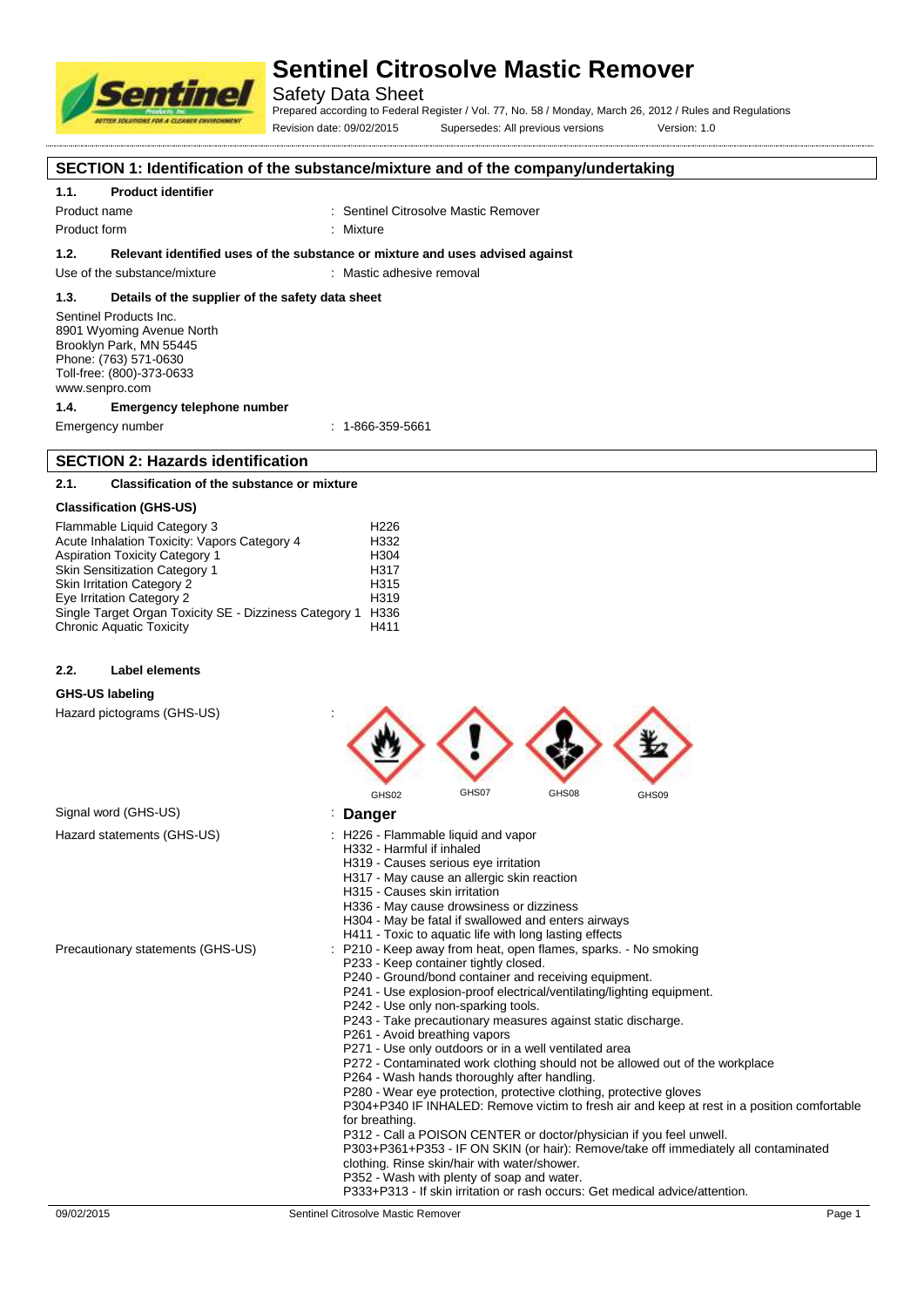Safety Data Sheet

Prepared according to Federal Register / Vol. 77, No. 58 / Monday, March 26, 2012 / Rules and Regulations

| P362 - Take off contaminated clothing and wash before reuse.<br>P305+P351+P338 - IF IN EYES: Rinse cautiously with water for several minutes. Remove<br>contact lenses, if present and easy to do so. Continue rinsing.<br>P337+P313 - If eye irritation persists: Get medical advice/attention.<br>P301+P310 - IF SWALLOWED: Immediately call a POISON CENTER or doctor/physician<br>P331 - If swallowed, do NOT induce vomiting<br>P273 - Avoid release to the environment.<br>P391 - Collect spillage.<br>P370+P378 - In case of fire: Use dry chemical, foam, CO2 for extinction<br>P403+P235 - Store in a well-ventilated place. Keep cool<br>P233 - Keep container tightly closed<br>P405 - Store locked up<br>P501 - Dispose of contents/container to licensed waste handling facility |
|-----------------------------------------------------------------------------------------------------------------------------------------------------------------------------------------------------------------------------------------------------------------------------------------------------------------------------------------------------------------------------------------------------------------------------------------------------------------------------------------------------------------------------------------------------------------------------------------------------------------------------------------------------------------------------------------------------------------------------------------------------------------------------------------------|
|                                                                                                                                                                                                                                                                                                                                                                                                                                                                                                                                                                                                                                                                                                                                                                                               |

### **2.3. Other hazards**

No additional information available

## **2.4. Unknown acute toxicity (GHS-US)**

No data available

## **SECTION 3: Composition/information on ingredients**

**3.1. Substance**

Not applicable

#### **3.2. Mixture**

| <b>Name</b>                               | <b>Product identifier</b>                                                                              | %            |
|-------------------------------------------|--------------------------------------------------------------------------------------------------------|--------------|
| Petroleum distillates, hydrotreated light | (CAS No) 64742-47-8                                                                                    | Proprietary* |
| d-Limonene                                | (CAS No) 5989-27-5                                                                                     | Proprietary* |
| 2-(2-butoxyethoxy)ethanol                 | (CAS No) 112-34-5                                                                                      | Proprietary* |
| Surfactant                                | (CAS No) Proprietary                                                                                   | Proprietary* |
|                                           | *The exact product identification and/or percentage of composition has been withheld as a trade secret |              |

## **SECTION 4: First aid measures**

| 4.1. | Description of first aid measures                                          |                                                                                                                                                                                                                                                                                                                                                                                     |
|------|----------------------------------------------------------------------------|-------------------------------------------------------------------------------------------------------------------------------------------------------------------------------------------------------------------------------------------------------------------------------------------------------------------------------------------------------------------------------------|
|      | First-aid measures general                                                 | : Never give anything by mouth to an unconscious person. If you feel unwell, seek medical advice<br>(show the label where possible).                                                                                                                                                                                                                                                |
|      | First-aid measures after inhalation                                        | : IF INHALED: If breathing difficulties, dizziness, or light headedness occur when working in areas<br>with high vapor concentation, remove to fresh air and keep at rest in a position comfortable for<br>breathing. Call a POISON CENTER or doctor/physician if you feel unwell. If breathing stops,<br>begin artificial respiration and seek immediate medical attention.        |
|      | First-aid measures after skin contact                                      | : IF ON SKIN: Remove contaminated clothing. Immediately rinse with plenty of mild soap and<br>water (for at least 15 minutes). If skin irritation occurs, get medical advice/attention.                                                                                                                                                                                             |
|      | First-aid measures after eye contact                                       | : IF IN EYES: Rinse immediately and thoroughly, pulling the eyelids well away from the eye (15<br>minutes minimum). Remove contact lenses, if present and easy to do so. Continue rinsing. If eye<br>irritation occurs, get medical advice/attention.                                                                                                                               |
|      | First-aid measures after ingestion                                         | IF SWALLOWED: Immediately call a POISON CENTER or doctor/physician. Do NOT induce<br>vomiting. Obtain emergency medical attention.                                                                                                                                                                                                                                                  |
| 4.2. | Most important symptoms and effects, both acute and delayed                |                                                                                                                                                                                                                                                                                                                                                                                     |
|      | Symptoms/injuries                                                          | : May be fatal if swallowed and enters airways.                                                                                                                                                                                                                                                                                                                                     |
|      | Symptoms/injuries after inhalation                                         | Inhalation of excessive concentration of vapors or mists may cause irritation of the nose and<br>throat and signs of nervous system depression (e.g. drowsiness, dizziness, loss of coordination<br>and fatigue). Persons with impaired lung function or asthma-like conditions may experience<br>additional breathing difficulties due to the irritant properties of the material. |
|      | Symptoms/injuries after skin contact                                       | Contact may cause irritation. Prolonged or repeated exposure to this material may cause<br>redness, burining, drying or cracking of the skin or dermatitis. Persons with pre-existing skin<br>disorders may be more susceptible to the effects of this material.                                                                                                                    |
|      | Symptoms/injuries after eye contact                                        | Direct contact with the eyes is likely to be irritating. May cause burning, tearing or redness.                                                                                                                                                                                                                                                                                     |
|      | Symptoms/injuries after ingestion                                          | Ingestion of excessive quantities may cause irritation of the digestive tract and signs of nervous<br>system depression (e.g. drowsiness, dizziness, loss of coordination and fatigue). Acute exposure<br>to these compounds results in narcosis, pulmonary edema, and severe kidney and liver damage.                                                                              |
|      | Chronic symptoms                                                           | No data available.                                                                                                                                                                                                                                                                                                                                                                  |
| 4.3. | Indication of any immediate medical attention and special treatment needed |                                                                                                                                                                                                                                                                                                                                                                                     |

No additional information available

## **SECTION 5: Firefighting measures**

## **5.1. Extinguishing media**

Suitable extinguishing media : Dry chemical. Carbon dioxide. Foam.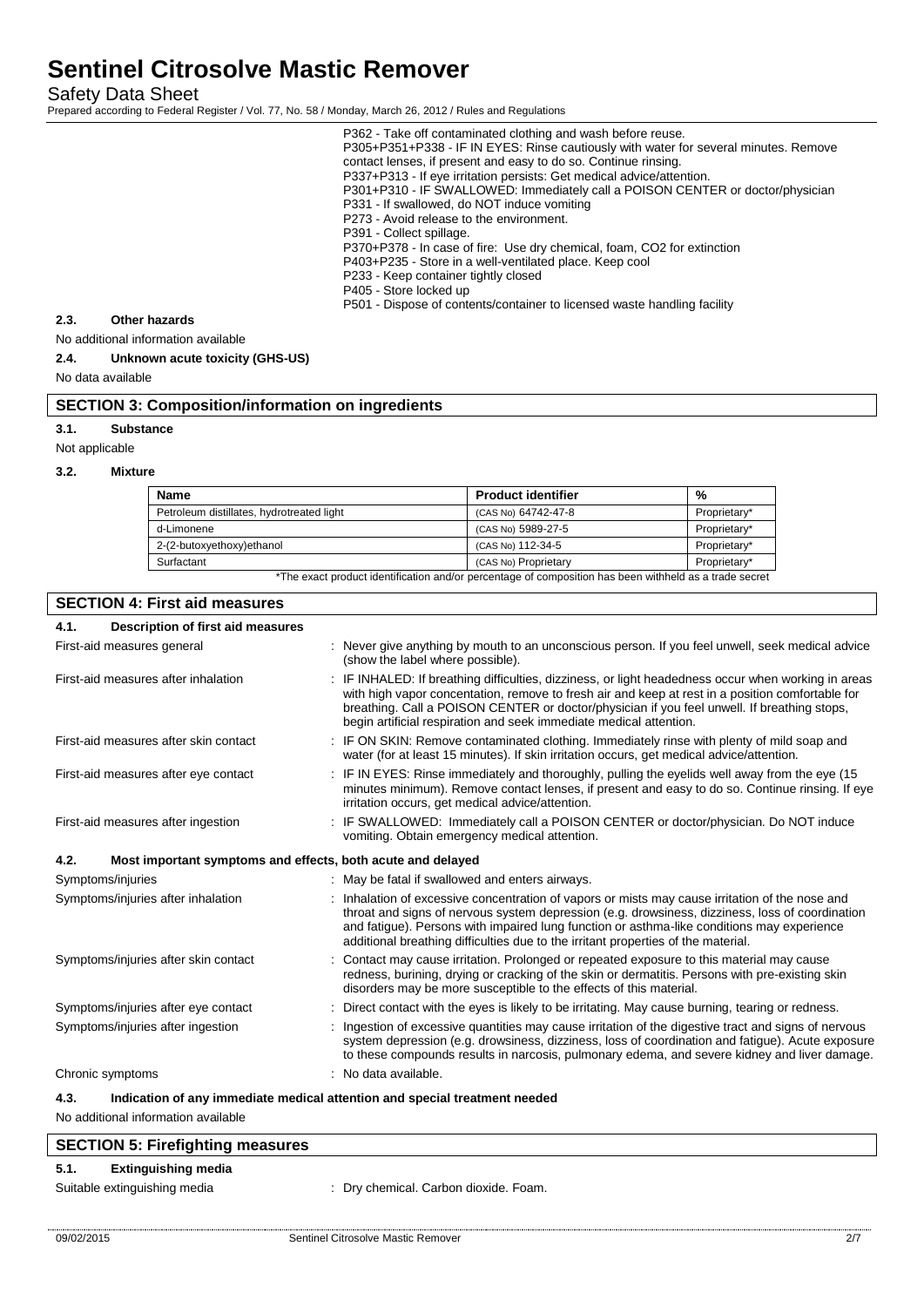Safety Data Sheet

Prepared according to Federal Register / Vol. 77, No. 58 / Monday, March 26, 2012 / Rules and Regulations

| 5.2.                                          | Special hazards arising from the substance or mixture               |  |                                                                                                                                                                                                                                                                            |
|-----------------------------------------------|---------------------------------------------------------------------|--|----------------------------------------------------------------------------------------------------------------------------------------------------------------------------------------------------------------------------------------------------------------------------|
| Fire hazard                                   |                                                                     |  | : This material is an NFPA II combustible liquid.                                                                                                                                                                                                                          |
| Explosion hazard                              |                                                                     |  | : Heat may build pressure, rupturing closed containers, spreading fire and increasing risk of burns<br>and injuries.                                                                                                                                                       |
| Reactivity                                    |                                                                     |  | : No dangerous reactions known under normal conditions of use.                                                                                                                                                                                                             |
| 5.3.                                          | <b>Advice for firefighters</b>                                      |  |                                                                                                                                                                                                                                                                            |
|                                               | Firefighting instructions                                           |  | : Use water spray or fog for cooling exposed containers. Exercise caution when fighting any<br>chemical fire. Do not dispose of fire-fighting water in the environment.                                                                                                    |
|                                               | Protection during firefighting                                      |  | : Do not enter fire area without proper protective equipment, including respiratory protection.                                                                                                                                                                            |
| <b>SECTION 6: Accidental release measures</b> |                                                                     |  |                                                                                                                                                                                                                                                                            |
| 6.1.                                          | Personal precautions, protective equipment and emergency procedures |  |                                                                                                                                                                                                                                                                            |
|                                               | General measures                                                    |  | : Evacuate area. Keep upwind. Ventilate area. Keep all sources of ignition and hot metal surfaces<br>away from spill. Spill should be handled by trained clean-up crews properly equipped with<br>respiratory equipment and full chemical protective gear (see Section 8). |
| 6.1.1.<br>For non-emergency personnel         |                                                                     |  |                                                                                                                                                                                                                                                                            |
|                                               | Protective equipment                                                |  | Wear Protective equipment as described in Section 8.                                                                                                                                                                                                                       |
|                                               | Emergency procedures                                                |  | Evacuate unnecessary personnel.                                                                                                                                                                                                                                            |
| 6.1.2.                                        | For emergency responders                                            |  |                                                                                                                                                                                                                                                                            |
|                                               | Protective equipment                                                |  | : Wear suitable protective clothing, gloves and eye or face protection. Approved supplied-air                                                                                                                                                                              |

### **6.2. Environmental precautions**

Prevent entry to sewers and public waters. Notify authorities if liquid enters sewers or public waters. Avoid release to the environment.

## **6.3. Methods and material for containment and cleaning up**

| For containment |                             | : Contain any spills with dikes or absorbents to prevent migration and entry into sewers or<br>streams. Foam may be used to suppress vapors.                                                         |
|-----------------|-----------------------------|------------------------------------------------------------------------------------------------------------------------------------------------------------------------------------------------------|
|                 | Methods for cleaning up     | : Soak up spills with inert solids, such as clay or diatomaceous earth as soon as possible. Place in<br>a suitable container for disposal in accordance with the waste regulations (see Section 13). |
| 6.4.            | Reference to other sections |                                                                                                                                                                                                      |

No additional information available

|      | <b>SECTION 7: Handling and storage</b>                       |                                                                                                                                                                                                                                                                                                                                                           |  |
|------|--------------------------------------------------------------|-----------------------------------------------------------------------------------------------------------------------------------------------------------------------------------------------------------------------------------------------------------------------------------------------------------------------------------------------------------|--|
| 7.1. | Precautions for safe handling                                |                                                                                                                                                                                                                                                                                                                                                           |  |
|      | Precautions for safe handling                                | : Do not handle until all safety precautions have been read and understood. Wash hands and<br>other exposed areas with mild soap and water before eating, drinking or smoking and when<br>leaving work. Provide good ventilation in process area to prevent formation of vapor. Do not<br>breathe mists. Keep away from sources of ignition - No smoking. |  |
| 7.2. | Conditions for safe storage, including any incompatibilities |                                                                                                                                                                                                                                                                                                                                                           |  |
|      | Storage conditions                                           | : Keep only in the original container in a cool, well ventilated place away from : Heat sources.<br>Keep container closed when not in use.                                                                                                                                                                                                                |  |

#### **7.3. Specific end use(s)**

No additional information available

### **SECTION 8: Exposure controls/personal protection**

## **8.1. Control parameters**

| Petroleum distillates, hydrotreated light (64742-47-8) |                      |  |
|--------------------------------------------------------|----------------------|--|
| Remark (ACGIH)                                         | OELs not established |  |
| Remark (US OSHA)                                       | OELs not established |  |
|                                                        |                      |  |
| d-Limonene (5989-27-5)                                 |                      |  |
| Remark (ACGIH)                                         | OELs not established |  |
| Remark (US OSHA)                                       | OELs not established |  |
|                                                        |                      |  |

| 2-(2-butoxyethoxy)ethanol (112-34-5) |                      |  |  |
|--------------------------------------|----------------------|--|--|
| Remark (ACGIH)                       | $TWA - 10$ ppm       |  |  |
| Remark (US OSHA)                     | OELs not established |  |  |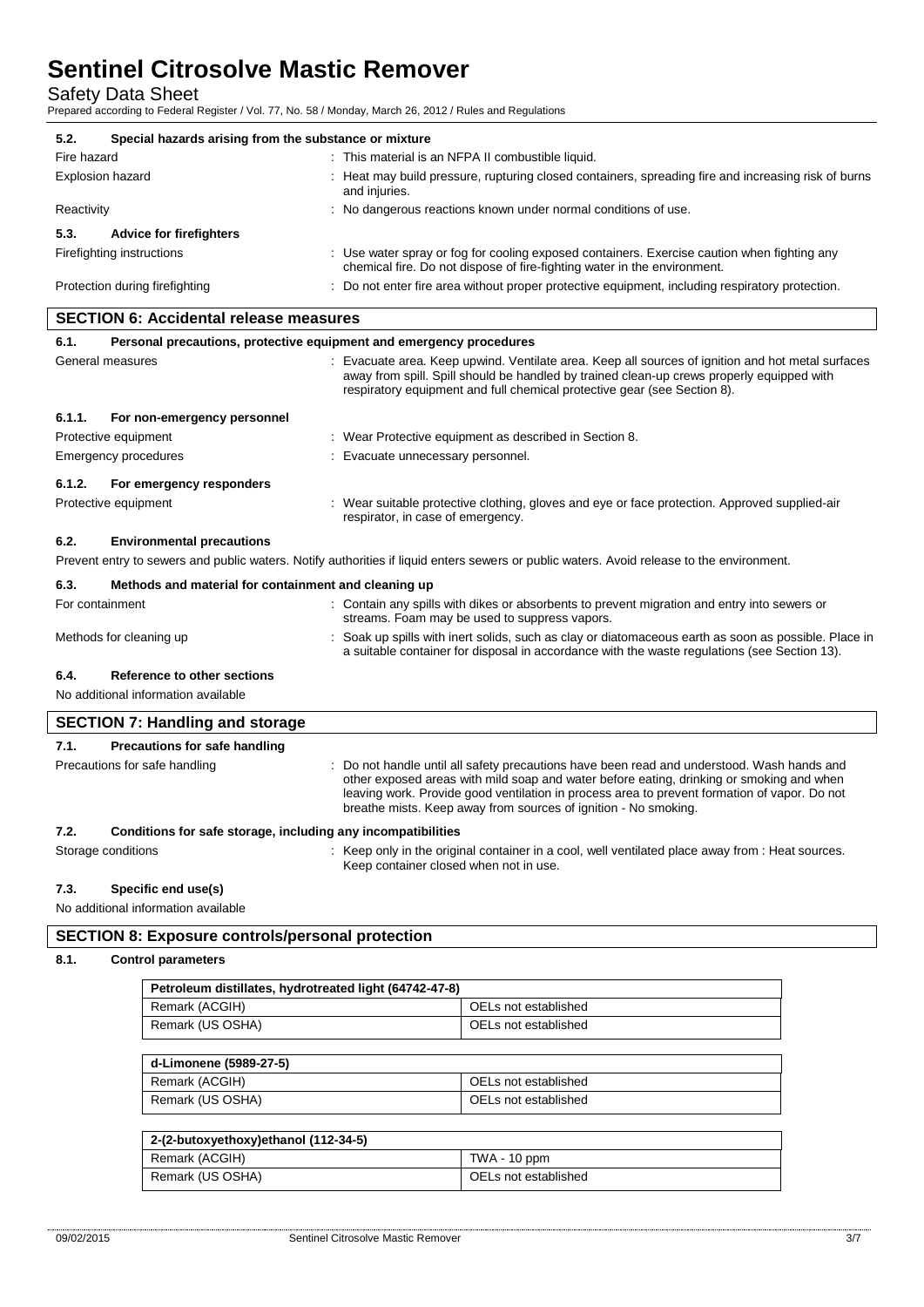Safety Data Sheet

Prepared according to Federal Register / Vol. 77, No. 58 / Monday, March 26, 2012 / Rules and Regulations

| <b>Surfactant (Proprietary)</b> |                      |  |
|---------------------------------|----------------------|--|
| Remark (ACGIH)                  | OELs not established |  |
| Remark (US OSHA)                | OELs not established |  |

## **8.2. Exposure controls**

- Appropriate engineering controls **interest in the set of the set of the set of the set of the set of the set of the set of the set of the set of the set of the set of the set of the set of the set of the set of the set of**
- Personal protective equipment : Gloves. Protective clothing. Protective goggles. Respiratory protection of the dependent type.



| Hand protection          | : Use gloves chemically resistant to this material when prolonged or repeated contact could occur.<br>Gloves should be classified under Standard EN 374 or ASTM F1296. Suggested glove materials<br>are: Natural rubber ("latex"), Neoprene, Nitrile/butadiene rubber, Polyethylene, Ethyl vinyl<br>alcohol laminate, PVC or vinyl. |
|--------------------------|-------------------------------------------------------------------------------------------------------------------------------------------------------------------------------------------------------------------------------------------------------------------------------------------------------------------------------------|
| Eye protection           | : Eye protection, including both chemical splash goggles and face shield, must be worn when<br>possibility exists for eye contact due to spraying liquid or airborne particles.                                                                                                                                                     |
| Skin and body protection | : It is suggested a source of clean water be available in the work area for flushing eyes and skin.<br>Impervious clothing should be worn as needed.                                                                                                                                                                                |
| Respiratory protection   | : An approved organic vapor respirator/supplied air or self-contained breathing apparatus must be<br>used when vapor concentration exceeds applicable exposure limits.                                                                                                                                                              |

## **SECTION 9: Physical and chemical properties**

| 9.1.<br>Information on basic physical and chemical properties |                                              |
|---------------------------------------------------------------|----------------------------------------------|
| Physical state                                                | : Liquid                                     |
| Appearance                                                    | Clear                                        |
| Color                                                         | None to amber                                |
| Odor                                                          | Orange Citrus                                |
| <b>Odor Threshold</b>                                         | No data available                            |
| рH                                                            | Not applicable                               |
| Relative evaporation rate (butyl acetate=1)                   | No data available                            |
| Melting point                                                 | No data available                            |
| Freezing point                                                | No data available                            |
| Boiling point                                                 | : 187 - 204 °C (370-400 °F)                  |
| Flash point                                                   | : 43 °C (109 °F) Note: Minimum. Method: PMCC |
| Self ignition temperature                                     | No data available                            |
| Decomposition temperature                                     | No data available                            |
| Flammability (solid, gas)                                     | No data available                            |
| Vapor pressure                                                | Negligible                                   |
| Relative vapor density at 20 °C                               | Heavier than air.                            |
| Relative density                                              | No data available                            |
| Solubility                                                    | No data available                            |
| Log Pow                                                       | No data available                            |
| Log Kow                                                       | No data available                            |
| Viscosity, kinematic                                          | No data available                            |
| Viscosity, dynamic                                            | No data available                            |
| Explosive properties                                          | No data available                            |
| Oxidizing properties                                          | No data available                            |
| <b>Explosive limits</b>                                       | No data available                            |

### **SECTION 10: Stability and reactivity**

## **10.1. Reactivity**

No dangerous reactions known under normal conditions of use.

### **10.2. Chemical stability**

Stable under recommended handling and storage conditions (see section 7).

#### **10.3. Possibility of hazardous reactions**

None known.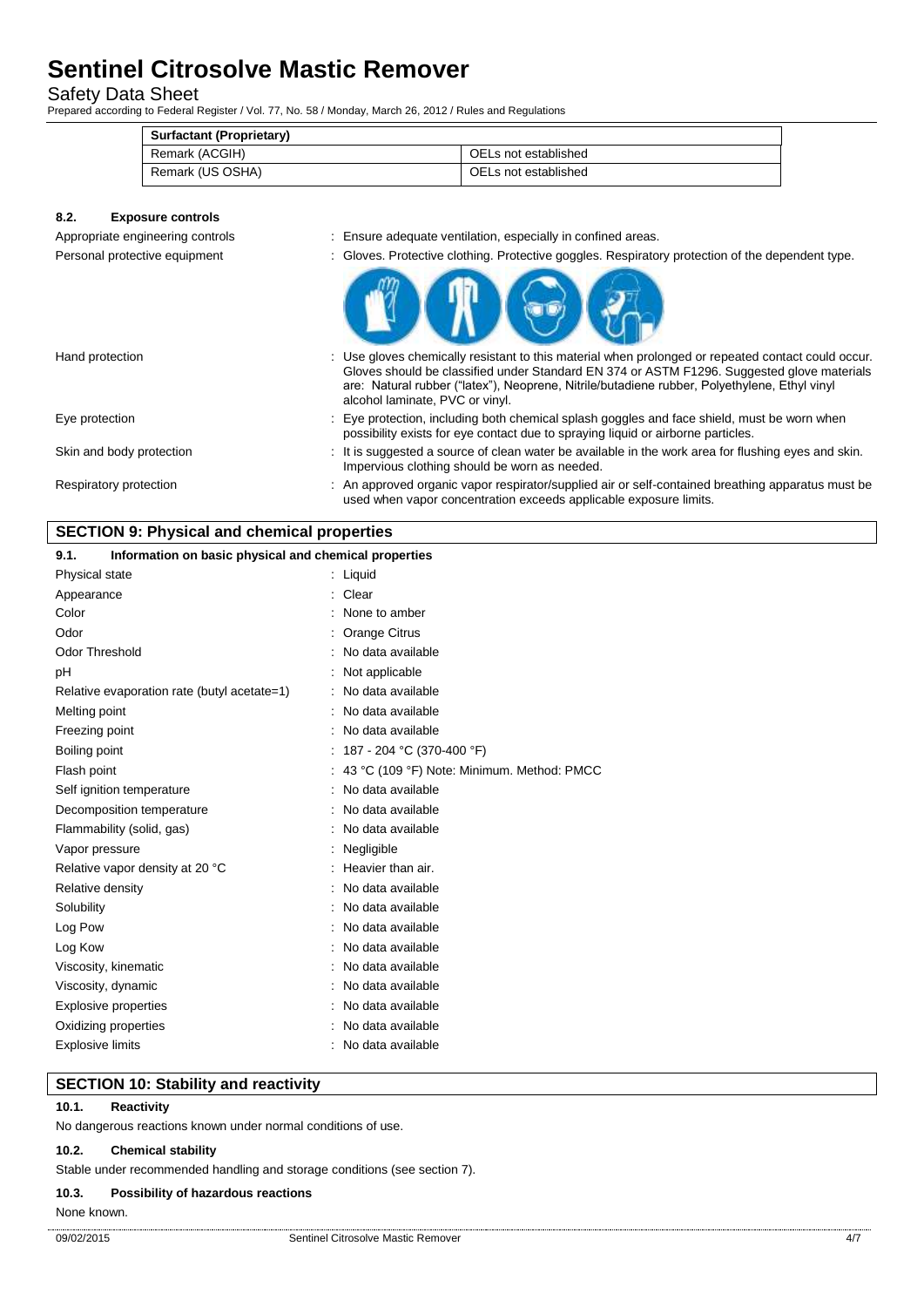## Safety Data Sheet

Prepared according to Federal Register / Vol. 77, No. 58 / Monday, March 26, 2012 / Rules and Regulations

#### **10.4. Conditions to avoid**

Sparks. Heat. Open flame.

### **10.5. Incompatible materials**

Avoid contact with : Oxidizing agents.

### **10.6. Hazardous decomposition products**

Thermal decomposition generates : Carbon oxides (CO, CO2).

## **SECTION 11: Toxicological information 11.1. Information on toxicological effects Petroleum distillates, hydrotreated light (64742-47-8)** LD50 oral rat  $\vert$  > 5000 mg/kg LD50 dermal rabbit  $\vert$  > 2000 mg/kg LC50 inhalation rat  $(mg/l)$   $>$  5.2 mg/l/4h

| d-Limonene (5989-27-5) |            |
|------------------------|------------|
| LD50 oral rat          | `q/kg      |
| LD50 dermal rabbit     | $>$ 5 g/kg |
|                        |            |

| 2-(2-butoxyethoxy)ethanol (112-34-5) |            |
|--------------------------------------|------------|
| LD50 oral rat                        | 4500 mg/ka |
| LD50 dermal rabbit                   | 2500 mg/kg |
|                                      |            |

| <b>Surfactant (Proprietary)</b>                       |                                                                                                                                                                                                                                                                                                                                                                                     |
|-------------------------------------------------------|-------------------------------------------------------------------------------------------------------------------------------------------------------------------------------------------------------------------------------------------------------------------------------------------------------------------------------------------------------------------------------------|
| LD50 oral rat                                         | > 1300 mg/kg                                                                                                                                                                                                                                                                                                                                                                        |
| LD50 dermal rabbit                                    | $> 2$ g/kg                                                                                                                                                                                                                                                                                                                                                                          |
|                                                       |                                                                                                                                                                                                                                                                                                                                                                                     |
| Skin corrosion/irritation                             | Skin Irritant Category 2                                                                                                                                                                                                                                                                                                                                                            |
| Serious eye damage/irritation                         | Eye Irritant Category 2                                                                                                                                                                                                                                                                                                                                                             |
| Respiratory or skin sensitization                     | Skin sensitizer                                                                                                                                                                                                                                                                                                                                                                     |
| Germ cell mutagenicity                                | Not classified                                                                                                                                                                                                                                                                                                                                                                      |
| Carcinogenicity                                       | Not classified                                                                                                                                                                                                                                                                                                                                                                      |
| Reproductive toxicity                                 | Not classified                                                                                                                                                                                                                                                                                                                                                                      |
| Specific target organ toxicity (single exposure)      | Inhalation may cause drowsiness and dizziness                                                                                                                                                                                                                                                                                                                                       |
| Specific target organ toxicity (repeated<br>exposure) | Not classified                                                                                                                                                                                                                                                                                                                                                                      |
| Aspiration hazard                                     | May be fatal if swallowed and enters airways.                                                                                                                                                                                                                                                                                                                                       |
| Symptoms/injuries after inhalation                    | Inhalation of excessive concentration of vapors or mists may cause irritation of the nose and<br>throat and signs of nervous system depression (e.g. drowsiness, dizziness, loss of<br>coordination and fatigue). Persons with impaired lung function or asthma-like conditions may<br>experience additional breathing difficulties due to the irritant properties of the material. |
| Symptoms/injuries after skin contact                  | Contact may cause irritation. Prolonged or repeated exposure to this material may cause<br>redness, burining, drying or cracking of the skin or dermatitis. Persons with pre-existing skin<br>disorders may be more susceptible to the effects of this material.                                                                                                                    |
| Symptoms/injuries after eye contact                   | Direct contact with the eyes is likely to be irritating. May cause burning, tearing or redness.                                                                                                                                                                                                                                                                                     |
| Symptoms/injuries after ingestion                     | Ingestion of excessive quantities may cause irritation of the digestive tract and signs of<br>nervous system depression (e.g. drowsiness, dizziness, loss of coordination and fatigue).<br>Acute exposure to these compounds results in narcosis, pulmonary edema, and severe<br>kidney and liver damage.                                                                           |
| Chronic symptoms                                      | No data available.                                                                                                                                                                                                                                                                                                                                                                  |

## **SECTION 12: Ecological information**

## **12.1. Toxicity**

No additional information available

#### **12.2. Persistence and degradability**

No additional information available

#### **12.3. Bioaccumulative potential**

## No additional information available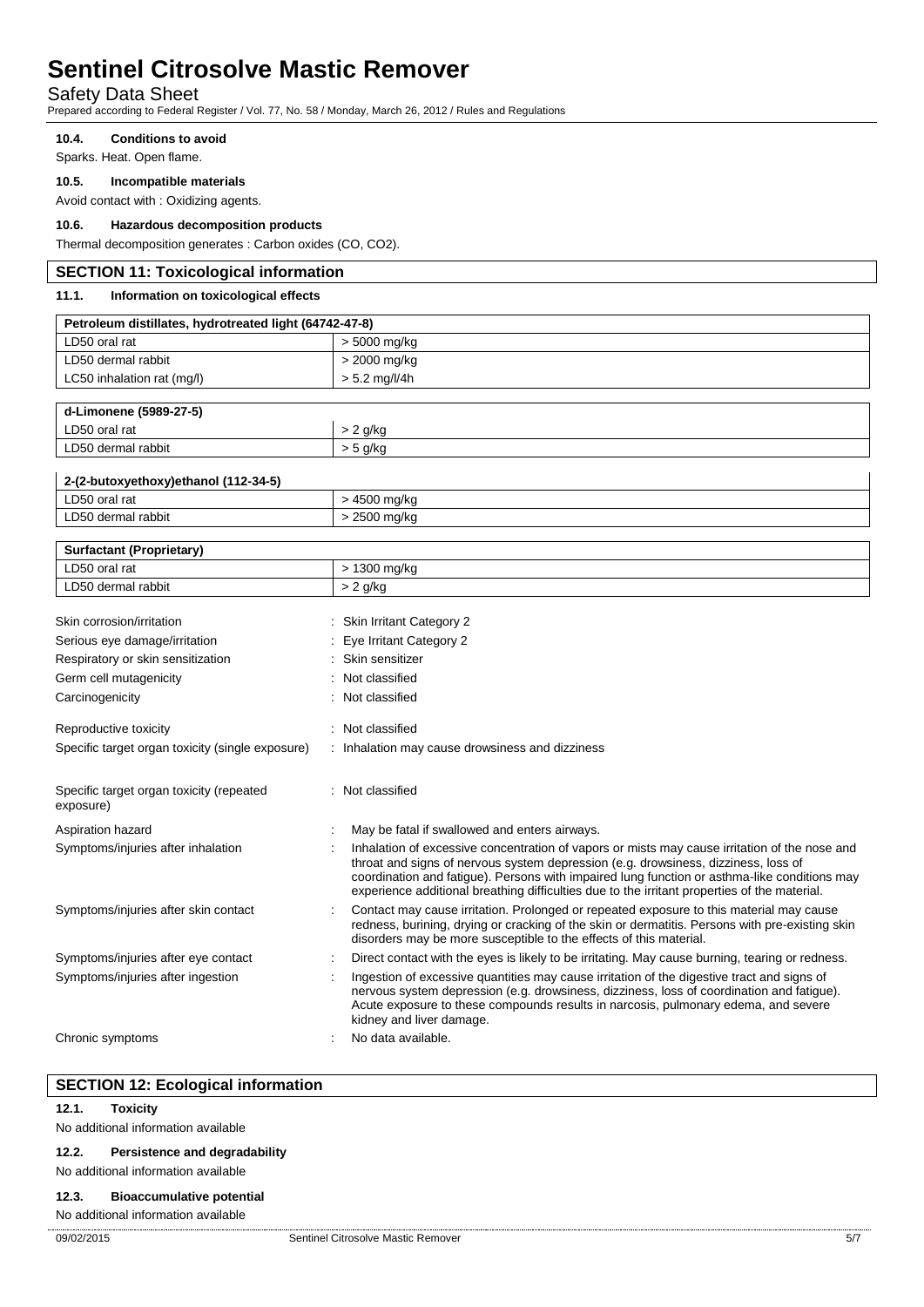## Safety Data Sheet

Prepared according to Federal Register / Vol. 77, No. 58 / Monday, March 26, 2012 / Rules and Regulations

#### **12.4. Mobility in soil**

No additional information available

| 12.5.<br>Other adverse effects                                            |                                                                                                                                                                        |
|---------------------------------------------------------------------------|------------------------------------------------------------------------------------------------------------------------------------------------------------------------|
| No additional information available                                       |                                                                                                                                                                        |
| <b>SECTION 13: Disposal considerations</b>                                |                                                                                                                                                                        |
| 13.1.<br>Waste treatment methods                                          |                                                                                                                                                                        |
| Waste treatment methods                                                   | : Do not discharge to public wastewater systems without permit of pollution control authorities. No<br>discharge to surface waters is allowed without an NPDES permit. |
| Waste disposal recommendations                                            | : Dispose in a safe manner in accordance with local/national regulations. Do not allow the product<br>to be released into the environment.                             |
| <b>SECTION 14: Transport information</b>                                  |                                                                                                                                                                        |
| In accordance with DOT                                                    |                                                                                                                                                                        |
| Transport document description                                            | : Cleaning Compound                                                                                                                                                    |
| Department of Transportation (DOT) Hazard<br>Classes                      | : Not Regulated                                                                                                                                                        |
| Other information                                                         | : Not regulated in pkg. of less than 119 gal.                                                                                                                          |
| <b>Transport by sea</b><br>No additional information available            |                                                                                                                                                                        |
|                                                                           |                                                                                                                                                                        |
| Air transport                                                             |                                                                                                                                                                        |
| No additional information available                                       |                                                                                                                                                                        |
| In accordance with ADR / RID / IMDG / IATA / ADN                          |                                                                                                                                                                        |
| <b>SECTION 15: Regulatory information</b>                                 |                                                                                                                                                                        |
| 15.1. US Federal regulations                                              |                                                                                                                                                                        |
| Sentinel Cirtosolve Mastic Remover (VOC Compliant)                        |                                                                                                                                                                        |
|                                                                           | All chemical substances in this product are listed in the EPA (Environmental Protection Agency) TSCA (Toxic Substances Control Act) Inventory                          |
| SARA Section 311/312 Hazard Classes                                       | Immediate (acute) health hazard<br>Fire hazard                                                                                                                         |
| Petroleum distillates, hydrotreated light (64742-47-8)                    |                                                                                                                                                                        |
| Listed on the United States TSCA (Toxic Substances Control Act) inventory |                                                                                                                                                                        |
| d-Limonene (5989-27-5)                                                    |                                                                                                                                                                        |
| Listed on the United States TSCA (Toxic Substances Control Act) inventory |                                                                                                                                                                        |
| 2-(2-butoxyethoxy)ethanol (112-34-5)                                      |                                                                                                                                                                        |
| Listed on the United States TSCA (Toxic Substances Control Act) inventory |                                                                                                                                                                        |
| Surfactant (Proprietary)                                                  |                                                                                                                                                                        |
| Listed on the United States TSCA (Toxic Substances Control Act) inventory |                                                                                                                                                                        |
| 15.2. International regulations                                           |                                                                                                                                                                        |
| <b>CANADA</b>                                                             |                                                                                                                                                                        |
| Petroleum distillates, hydrotreated light (64742-47-8)                    |                                                                                                                                                                        |
| Listed on the Canadian DSL (Domestic Substances List) inventory.          |                                                                                                                                                                        |
| 2-(2-butoxyethoxy)ethanol (112-34-5)                                      |                                                                                                                                                                        |
| Listed on the Canadian DSL (Domestic Substances List) inventory.          |                                                                                                                                                                        |
| <b>Surfactant (Proprietary)</b>                                           |                                                                                                                                                                        |
| Listed on the Canadian DSL (Domestic Substances List) inventory.          |                                                                                                                                                                        |
| No additional information available                                       |                                                                                                                                                                        |
| 15.2.2. National regulations                                              |                                                                                                                                                                        |
|                                                                           |                                                                                                                                                                        |

# **Petroleum distillates, hydrotreated light (64742-47-8)**

Listed on Inventory of Existing Chemical Substances (IECSC) Listed on the AICS (the Australian Inventory of Chemical Substances) Listed on the Japanese ENCS (Existing & New Chemicals Substances) inventory. Listed on the Korean ECL (Existing Chemical List) inventory.